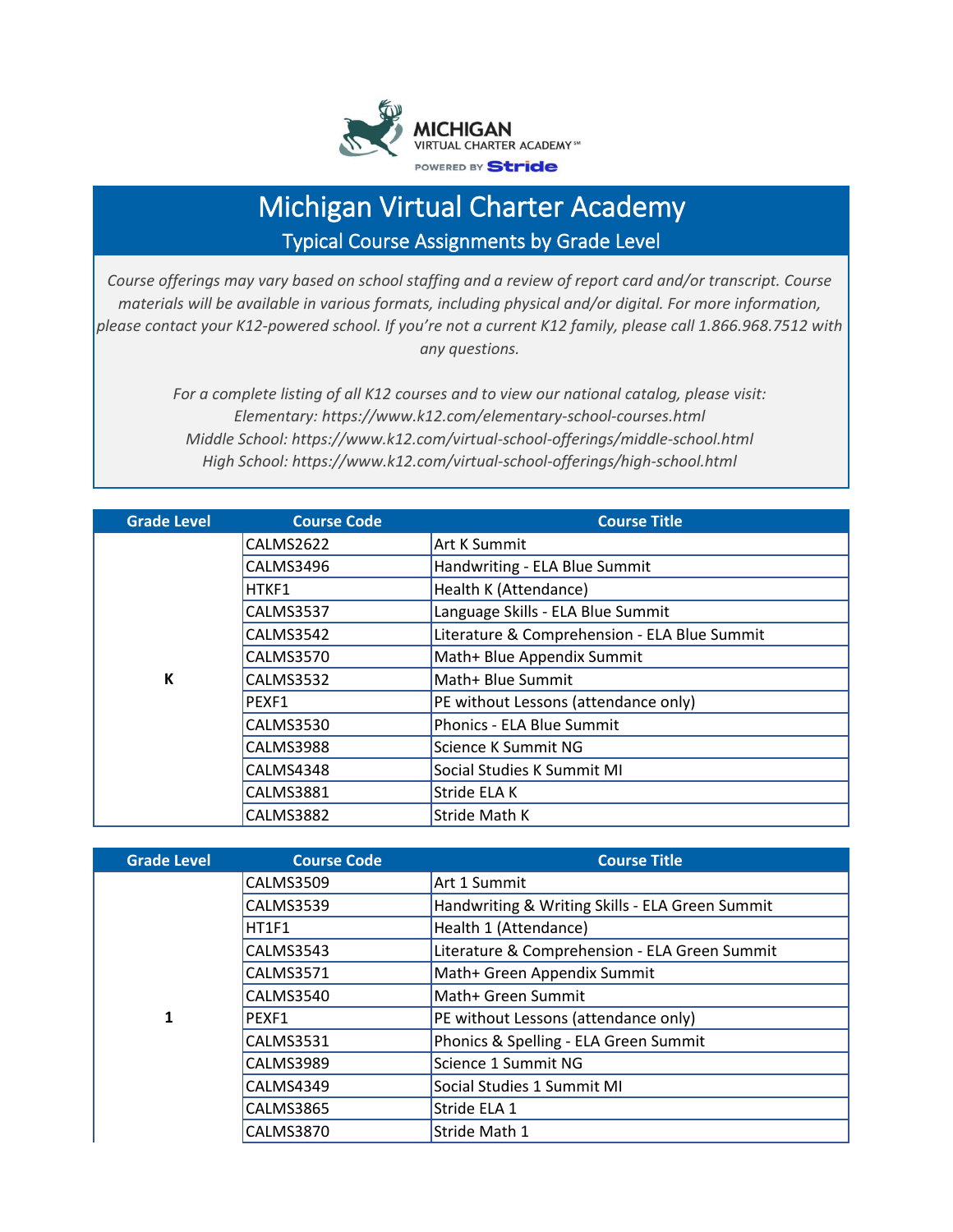| עו | .<br>- - - - - -<br>.<br>.<br>∵NITIITIIL<br>v.<br>.Julai v<br>. .<br>--<br>-- |
|----|-------------------------------------------------------------------------------|

| <b>Grade Level</b> | <b>Course Code</b> | <b>Course Title</b>                  |
|--------------------|--------------------|--------------------------------------|
|                    | CALMS3514          | Art 2 Summit                         |
|                    | CALMS5399          | <b>ELA 2 Summit</b>                  |
|                    | HT2F1              | Health 2 (Attendance)                |
|                    | CALMS5368          | Math 2 Summit                        |
| $\overline{2}$     | PEXF1              | PE without Lessons (attendance only) |
|                    | CALMS3996          | Science 2 Summit NG                  |
|                    | CALMS4421          | Social Studies 2 Summit MI           |
|                    | CALMS3866          | Stride ELA 2                         |
|                    | CALMS3871          | Stride Math 2                        |

| <b>Grade Level</b> | <b>Course Code</b> | <b>Course Title</b>                  |
|--------------------|--------------------|--------------------------------------|
|                    | CALMS3526          | Art 3 Summit                         |
|                    | CALMS3648          | <b>ELA 3 Summit</b>                  |
|                    | HT3F1              | Health 3 (Attendance)                |
|                    | <b>CALMS3610</b>   | Math 3 Summit                        |
| 3                  | CALMS4512          | Michigan Studies 3 Summit            |
|                    | PEXF1              | PE without Lessons (attendance only) |
|                    | <b>CALMS5457</b>   | Science 3 Summit NGE2                |
|                    | CALMS3867          | Stride ELA 3                         |
|                    | CALMS3872          | Stride Math 3                        |
|                    | CALMS3877          | Stride Science 3                     |

| <b>Grade Level</b> | <b>Course Code</b> | <b>Course Title</b>                  |
|--------------------|--------------------|--------------------------------------|
|                    | CALMS3533          | Art 4 Summit                         |
|                    | CALMS3650          | <b>ELA 4 Summit</b>                  |
|                    | HT4F1              | Health 4 (Attendance)                |
|                    | CALMS3612          | Math 4 Summit                        |
| 4                  | PFXF1              | PE without Lessons (attendance only) |
|                    | CALMS5458          | Science 4 Summit NGE2                |
|                    | CALMS3868          | Stride ELA 4                         |
|                    | CALMS3873          | Stride Math 4                        |
|                    | CALMS3878          | Stride Science 4                     |
|                    | <b>CALMS5985</b>   | United States Studies 4 Summit ED MI |

| <b>Grade Level</b> | <b>Course Code</b> | <b>Course Title</b>                      |
|--------------------|--------------------|------------------------------------------|
|                    | CALMS3535          | <b>Early American Art Summit</b>         |
|                    | <b>CALMS5225</b>   | Early American History 5 Summit Michigan |
|                    | CALMS3652          | <b>ELA 5 Summit</b>                      |
|                    | HT5F1              | Health 5 (Attendance)                    |
| 5                  | CALMS3614          | Math 5 Summit                            |
|                    | PEXF1              | PE without Lessons (attendance only)     |
|                    | CALMS5459          | Science 5 Summit NGE2                    |
|                    | CALMS3869          | Stride ELA 5                             |
|                    | CALMS3874          | Stride Math 5                            |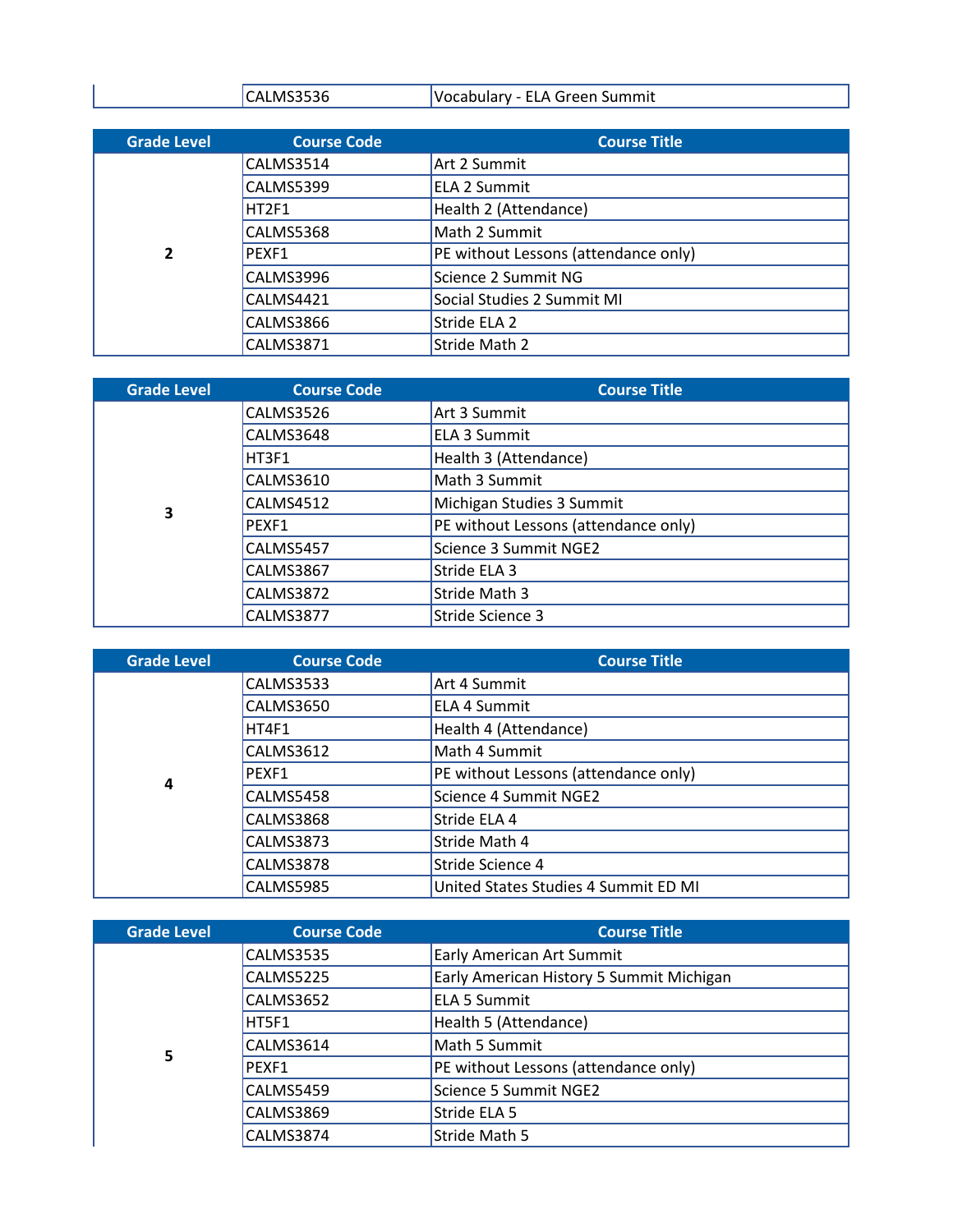| $ -$<br>__ | .<br>. |
|------------|--------|
|            |        |

| <b>Grade Level</b> | <b>Course Code</b>   | <b>Course Title</b>                           |
|--------------------|----------------------|-----------------------------------------------|
|                    | D-ART-07AV1-K        | <b>ART07A Summit Intermediate World Art I</b> |
|                    | D-ENG-06AE3-KN       | <b>ENG06AE3 Summit Language Arts 6</b>        |
|                    | D-HLT-06BV1-K        | HLT06B Summit Health 6                        |
| 6                  | D-MTH-06AE3-K        | MTH06AE3 Summit Math                          |
|                    | PEXF1                | PE without Lessons (attendance only)          |
|                    | D-SCI-07ADE3-K       | SCI07ADE3 Summit Life Science                 |
|                    | D-SCI-SPLSTRIDMSV2-K | SCI-SPL Stride Science 6                      |
|                    | D-SOC-06AV1MI-K      | SOC06A Western Hemisphere Studies MI          |

| <b>Grade Level</b> | <b>Course Code</b> | <b>Course Title</b>                            |
|--------------------|--------------------|------------------------------------------------|
|                    | D-ART-08AV1-K      | <b>ART08A Summit Intermediate World Art II</b> |
|                    | D-ENG-07AE3-KN     | ENG07AE3 Summit Language Arts 7                |
|                    | D-HLT-07BV1-K      | HLT07B Summit Health 7                         |
| 7                  | D-HST-07AV1-K      | HST07A Summit World History I                  |
|                    | D-MTH-07AE3-K      | MTH07AE3 Summit Math 7                         |
|                    | PFXF1              | PE without Lessons (attendance only)           |
|                    | D-SCI-08ADE4-K     | SCI08ADE4 Summit Physical Science              |
|                    | D-SCI7-STRIDEV1-K  | SCI-SPL Stride Science 7                       |

| <b>Grade Level</b> | <b>Course Code</b> | <b>Course Title</b>                               |
|--------------------|--------------------|---------------------------------------------------|
|                    | D-ART-06AV1-K      | <b>ART06A Summit Intermediate American Art II</b> |
|                    | D-ENG-08AE3-KN     | <b>ENG08AE3 Summit Language Arts 8</b>            |
|                    | D-HLT-08BV1-K      | <b>HLT08B Summit Health 8</b>                     |
| 8                  | D-HST-08ADE2-KN    | HST08AD Summit American History to the Late 1800s |
|                    | D-MTH-08AV2MI-K    | MTH08A Summit Math 8 MI                           |
|                    | PEXF1              | PE without Lessons (attendance only)              |
|                    | D-SCI-06ADE3-K     | <b>SCIO6ADE3 Summit Earth Science</b>             |
|                    | D-SCI8-STRIDEV1-K  | <b>SCI-SPL Stride Science 8</b>                   |

| <b>Grade Level</b> | <b>Course Code</b> | <b>Course Title</b>                                     |
|--------------------|--------------------|---------------------------------------------------------|
| <b>High School</b> | D-AGR-020V1-DYN    | AGR020-DYN Introduction to Forestry & Natural Resources |
| <b>High School</b> | D-ART-010AV2-K     | <b>ART010A Summit Fine Art</b>                          |
| <b>High School</b> | D-ART-010BV2-K     | <b>ART010B Summit Fine Art</b>                          |
| <b>High School</b> | D-ART-020AV2-K     | <b>ART020A Summit Music Appreciation</b>                |
| <b>High School</b> | D-ART-020BV2-K     | <b>ART020B Summit Music Appreciation</b>                |
| <b>High School</b> | D-ART-030V1-DYN    | ART030-DYN Art in World Cultures                        |
| <b>High School</b> | ATT-088V1-K        | ART611 Performance Studio I (Attendance)                |
| <b>High School</b> | ATT-089V1-K        | ART612 Performance Studio II (Attendance)               |
| <b>High School</b> | D-BUS-045V1-K      | BUS045 Entrepreneurship 1                               |
| <b>High School</b> | D-BUS-055V1-K      | <b>BUS055 Entrepreneurship 2</b>                        |
| <b>High School</b> | D-BUS-065V1-K      | BUS065 Marketing 1                                      |
| <b>High School</b> | D-BUS-075V1-K      | <b>BUS075 Marketing 2</b>                               |
| <b>High School</b> | D-BUS-080V1-DYN    | <b>BUS080-DYN International Business</b>                |
| <b>High School</b> | D-BUS-090V1-DYN    | BUS090-DYN Sports and Entertainment Marketing           |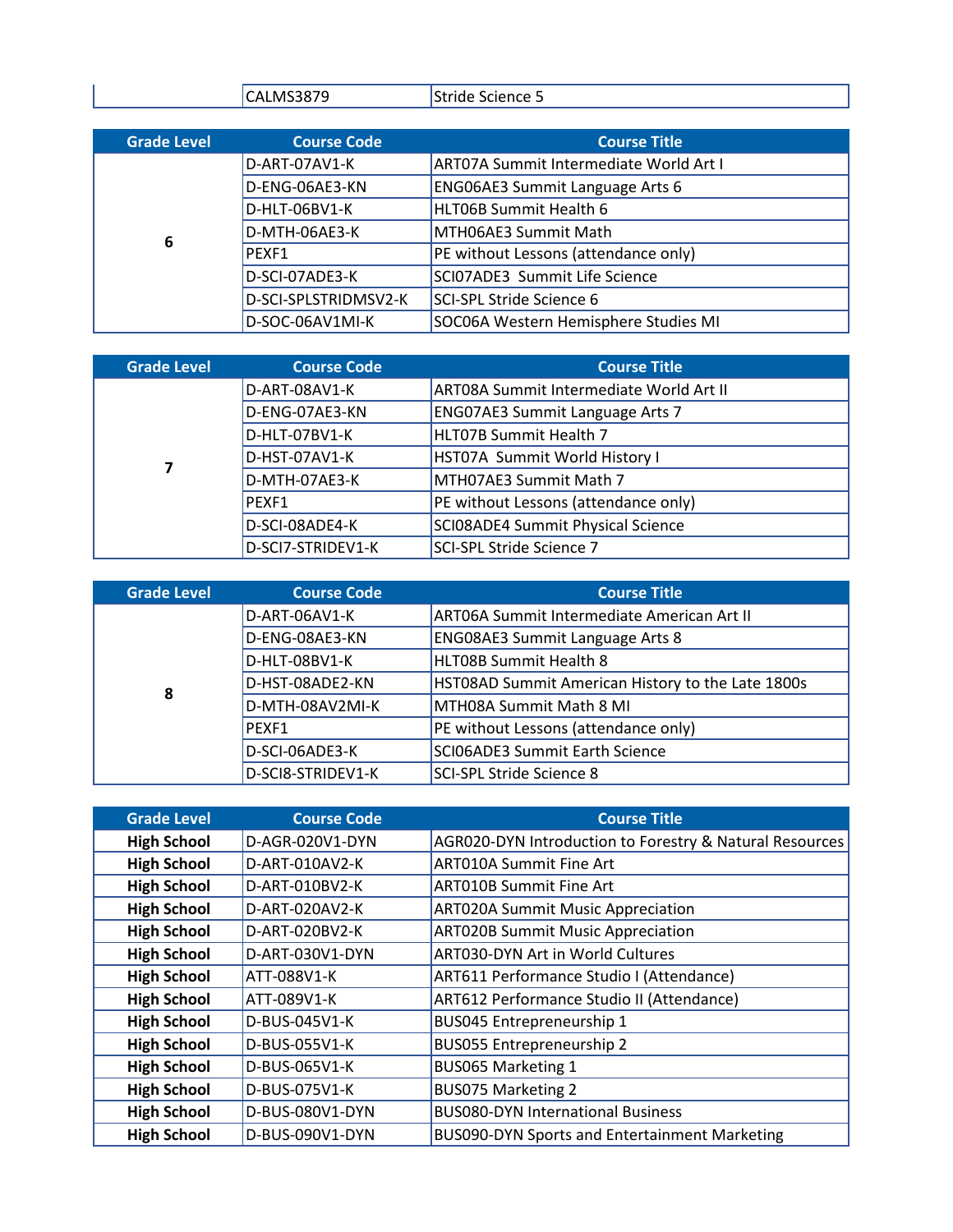| <b>High School</b>                       | D-BUS-113V1-K                    | <b>BUS113 Accounting 1</b>                                                                               |
|------------------------------------------|----------------------------------|----------------------------------------------------------------------------------------------------------|
| <b>High School</b>                       | D-BUS-114V1-K                    | <b>BUS114 Accounting 2</b>                                                                               |
| <b>High School</b>                       | D-BUS-120E1-DYN                  | <b>BUS120 Hospitality &amp; Tourism 1</b>                                                                |
| <b>High School</b>                       | D-HST-222AV2-AVT                 | <b>CONTEMPORARY WORLD ISSUES</b>                                                                         |
| <b>High School</b>                       | ATT-346V1-K                      | Dual Enrollment Elective (Attendance)                                                                    |
| <b>High School</b>                       | ATT-342V1-K                      | Dual Enrollment English (Attendance)                                                                     |
| <b>High School</b>                       | ATT-856V1-K                      | Dual Enrollment English 2 (Attendance)                                                                   |
| <b>High School</b>                       | ATT-958V1-K                      | Dual Enrollment Fine Arts (Attendance)                                                                   |
| <b>High School</b>                       | ATT-960V1-K                      | Dual Enrollment Healthcare (Attendance)                                                                  |
| <b>High School</b>                       | ATT-344V1-K                      | Dual Enrollment History (Attendance)                                                                     |
| <b>High School</b>                       | ATT-857V1-K                      | Dual Enrollment History 2 (Attendance)                                                                   |
| <b>High School</b>                       | ATT-343V1-K                      | Dual Enrollment Math (Attendance)                                                                        |
| <b>High School</b>                       | ATT-858V1-K                      | Dual Enrollment Math 2 (Attendance)                                                                      |
| <b>High School</b>                       | ATT-345V1-K                      | Dual Enrollment Science (Attendance)                                                                     |
| <b>High School</b>                       | ATT-859V1-K                      | Dual Enrollment Science 2 (Attendance)                                                                   |
| <b>High School</b>                       | ATT-957V1-K                      | Dual Enrollment Technology (Attendance)                                                                  |
| <b>High School</b>                       | ATT-959V1-K                      | Dual Enrollment World Language (Attendance)                                                              |
| <b>High School</b>                       | D-ENG-001AV2-APL                 | <b>ENG001A-APL English Foundations 1</b>                                                                 |
| <b>High School</b>                       | D-ENG-001BV2-APL                 | ENG001B-APL English Foundations 1                                                                        |
| <b>High School</b>                       | D-ENG-010V2-K                    | <b>ENG010 Journalism</b>                                                                                 |
| <b>High School</b>                       | D-ENG-011AV2-APL                 | <b>ENG011A-APL English Foundations II</b>                                                                |
| <b>High School</b>                       | D-ENG-011BV2-APL                 | <b>ENG011B-APL English Foundations II</b>                                                                |
| <b>High School</b>                       | D-ENG-030AV2-AVT                 | <b>ENG030A-AVT Summit Creative Writing</b>                                                               |
| <b>High School</b>                       | D-ENG-030BV2-AVT                 | <b>ENG030B-AVT Summit Creative Writing</b>                                                               |
| <b>High School</b>                       | D-ENG-106AV3-K                   | ENG106A Summit English 9                                                                                 |
| <b>High School</b>                       | D-ENG-106BE4-K                   | ENG106BE4 Summit English 9                                                                               |
| <b>High School</b>                       | D-ENG-108AE2MI-KN                | ENG108AE2 Summit English 9 MI                                                                            |
| <b>High School</b>                       | D-ENG-108BE2MI-KN                | ENG108BE2 Summit English 9 MI                                                                            |
| <b>High School</b>                       | D-ENG-109AE2MI-KN                | ENG109AE2 Summit English 9 Honors MI                                                                     |
| <b>High School</b>                       | D-ENG-109BE2MI-KN                | ENG109BE2 Summit English 9 Honors MI                                                                     |
| <b>High School</b>                       | D-ENG-206AV3-K                   | ENG206A Summit English 10                                                                                |
| <b>High School</b>                       | D-ENG-206BV3-K                   | ENG206B Summit English 10                                                                                |
| <b>High School</b>                       | D-ENG-208AE2MI-KN                | ENG208AE2 Summit English 10 MI                                                                           |
| <b>High School</b>                       | D-ENG-208BE2MI-KN                | ENG208BE2 Summit English 10 MI                                                                           |
| <b>High School</b>                       | D-ENG-209AE2MI-KN                | ENG209AE2 Summit English 10 Honors MI                                                                    |
| <b>High School</b>                       | D-ENG-209BE2MI-KN                | ENG209BE2 Summit English 10 Honors MI                                                                    |
| <b>High School</b>                       | D-ENG-303AE3-KN                  | <b>ENG303AE3 Summit American Literature</b>                                                              |
| <b>High School</b>                       | D-ENG-303BE3-KN                  | <b>ENG303BE3 Summit American Literature</b>                                                              |
| <b>High School</b>                       | D-ENG-304AE3-KN                  | ENG304AE3 Summit American Literature Honors                                                              |
| <b>High School</b>                       | D-ENG-304BE3-KN                  | <b>ENG304BE3 Summit American Literature Honors</b>                                                       |
| <b>High School</b>                       | D-ENG-306AV1-K                   | <b>ENG306A Summit American Literature</b>                                                                |
| <b>High School</b>                       | D-ENG-306BV1-K                   | <b>ENG306B Summit American Literature</b>                                                                |
| <b>High School</b><br><b>High School</b> | D-ENG-403AV2-K<br>D-ENG-403BV2-K | <b>ENG403A Summit British and World Literature</b><br><b>ENG403B Summit British and World Literature</b> |
| <b>High School</b>                       | D-ENG-404AV2-K                   | <b>ENG404A Summit British and World Literature Honors</b>                                                |
| <b>High School</b>                       | D-ENG-404BV2-K                   | <b>ENG404B Summit British and World Literature Honors</b>                                                |
| <b>High School</b>                       | D-ENG-406AV1-K                   | <b>ENG406A Summit British and World Literature</b>                                                       |
|                                          |                                  |                                                                                                          |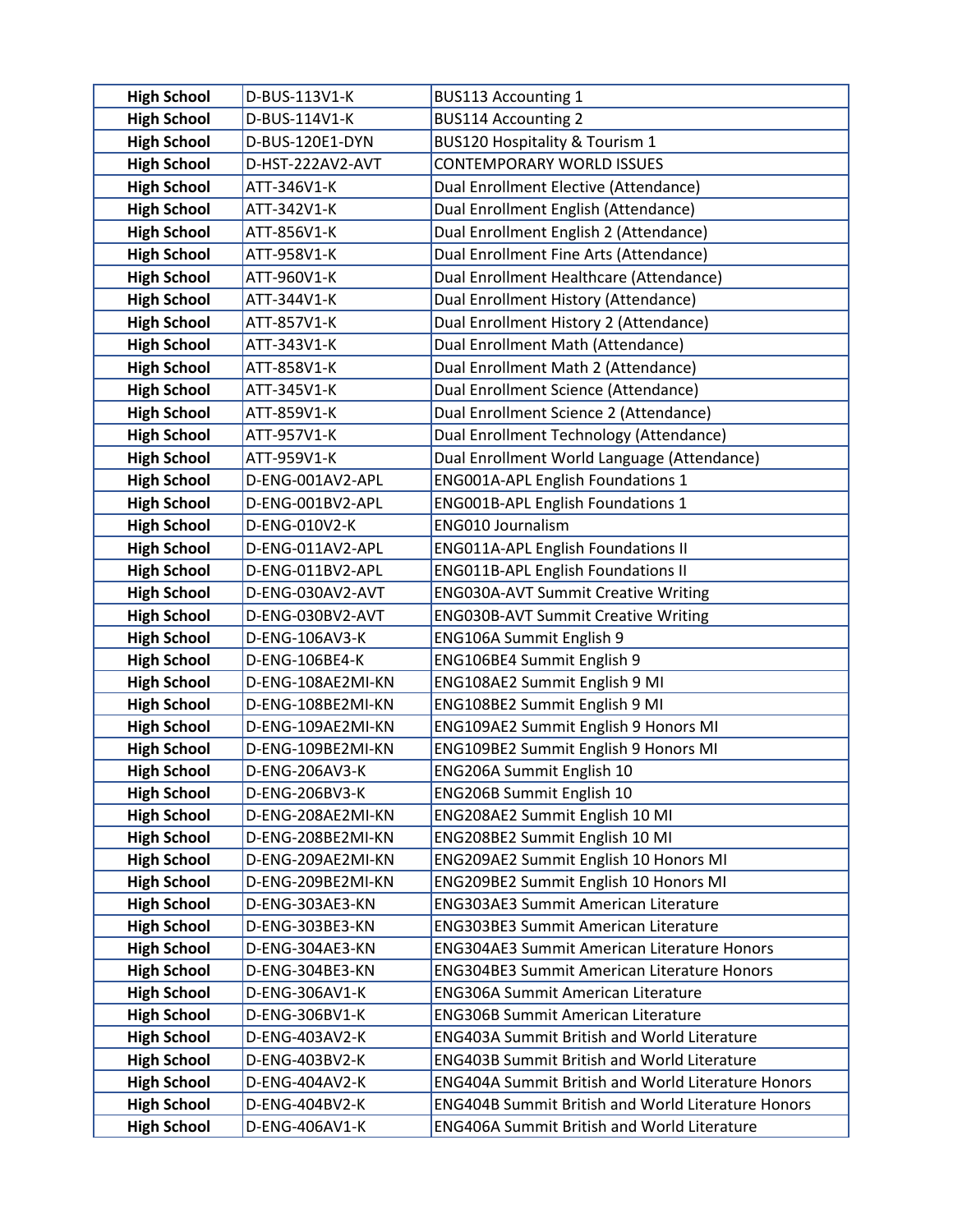| <b>High School</b>                       | D-ENG-406BV1-K                       | <b>ENG406B Summit British and World Literature</b>                 |
|------------------------------------------|--------------------------------------|--------------------------------------------------------------------|
| <b>High School</b>                       | D-ENG-500AE4-CEN                     | ENG500AE4 AP(R) English Language and Composition                   |
| <b>High School</b>                       | D-ENG-500BE4-CEN                     | ENG500BE4 AP(R) English Language and Composition                   |
| <b>High School</b>                       | D-ENG-510AE4-CEN                     | ENG510AE4 AP(R) English Literature and Composition                 |
| <b>High School</b>                       | D-ENG-510BE4-CEN                     | ENG510BE4 AP(R) English Literature and Composition                 |
| <b>High School</b>                       | D-TCH-021E1SC-CHS                    | <b>FUND OF COMPUTING</b>                                           |
| <b>High School</b>                       | D-HST-010V2-APL                      | HST010-APL Anthropology                                            |
| <b>High School</b>                       | D-HST-020V2-AVT                      | HST020-AVT Psychology                                              |
| <b>High School</b>                       | D-HST-060V1-DYN                      | HST060-DYN Sociology I                                             |
| <b>High School</b>                       | D-HST-061V1-DYN                      | HST061-DYN Sociology II                                            |
| <b>High School</b>                       | D-HST-103AV3-K                       | HST103A Summit World History                                       |
| <b>High School</b>                       | D-HST-103BV3-K                       | HST103B Summit World History                                       |
| <b>High School</b>                       | D-HST-104AV3-K                       | HST104A Summit Honors World History                                |
| <b>High School</b>                       | D-HST-104BV3-K                       | HST104B Summit Honors World History                                |
| <b>High School</b>                       | D-HST-106AVG2-K                      | HST106A Summit World History                                       |
| <b>High School</b>                       | D-HST-106BVG2-K                      | HST106B Summit World History                                       |
| <b>High School</b>                       | D-HST-313AV2-K                       | HST313A Summit Modern US History                                   |
| <b>High School</b>                       | D-HST-313BV2-K                       | HST313B Summit Modern US History                                   |
| <b>High School</b>                       | D-HST-314AV2-K                       | HST314A Summit Honors Modern US History                            |
| <b>High School</b>                       | D-HST-314BV2-K                       | HST314B Summit Honors Modern US History                            |
| <b>High School</b>                       | D-HST-316AV1-K                       | HST316A Summit Modern US History                                   |
| <b>High School</b>                       | D-HST-316BE2-K                       | HST316BE2 Summit Modern US History                                 |
| <b>High School</b>                       | D-HST-403V2-K                        | HST403 Summit US Government and Politics                           |
| <b>High School</b>                       | D-HST-406V1-K                        | HST406 Summit US Government and Politics                           |
| <b>High School</b>                       | D-HST-413V2-K                        | <b>HST413 Summit US and Global Economics</b>                       |
| <b>High School</b>                       | D-HST-416V1-K                        | <b>HST416 Summit US and Global Economics</b>                       |
| <b>High School</b>                       | D-HST-510V2-CEN                      | HST510-CEN AP(R) US Government and Politics                        |
| <b>High School</b>                       | D-HST-540E3-CEN                      | HST540E3 AP(R) Psychology                                          |
| <b>High School</b>                       | D-MTH-001AV2-APL                     | MTH001A-APL Math Foundations I                                     |
| <b>High School</b>                       | D-MTH-001BV2-APL                     | MTH001B-APL Math Foundations I                                     |
| <b>High School</b><br><b>High School</b> | D-MTH-011AV2-APL<br>D-MTH-011BV2-APL | MTH011A-APL Math Foundations II<br>MTH011B-APL Math Foundations II |
| <b>High School</b>                       | D-MTH-113AE2-K                       | MTH113AE2 Pre-Algebra                                              |
| <b>High School</b>                       | D-MTH-113BE2-K                       | MTH113BE2 Pre-Algebra                                              |
| <b>High School</b>                       | D-MTH-126AV3-K                       | MTH126A Summit Algebra 1                                           |
| <b>High School</b>                       | D-MTH-126BE4-K                       | MTH126BE4 Summit Algebra 1                                         |
| <b>High School</b>                       | D-MTH-128AV2MI-K                     | MTH128A Summit Algebra 1 MI                                        |
| <b>High School</b>                       | D-MTH-128BV2MI-K                     | MTH128B Summit Algebra 1 MI                                        |
| <b>High School</b>                       | D-MTH-129AV2MI-K                     | MTH129A Summit Algebra 1 Honors MI                                 |
| <b>High School</b>                       | D-MTH-129BV2MI-K                     | MTH129B Summit Algebra 1 Honors MI                                 |
| <b>High School</b>                       | D-MTH-206AV3-K                       | MTH206A Summit Geometry                                            |
| <b>High School</b>                       | D-MTH-206BV3-K                       | MTH206B Summit Geometry                                            |
| <b>High School</b>                       | D-MTH-208AV2MI-K                     | MTH208A Summit Geometry MI                                         |
| <b>High School</b>                       | D-MTH-208BV2MI-K                     | MTH208B Summit Geometry MI                                         |
| <b>High School</b>                       | D-MTH-209AV2MI-K                     | MTH209A Summit Geometry Honors MI                                  |
| <b>High School</b>                       | D-MTH-209BV2MI-K                     | MTH209B Summit Geometry Honors MI                                  |
| <b>High School</b>                       | D-MTH-306AV3-K                       | MTH306A Summit Algebra 2                                           |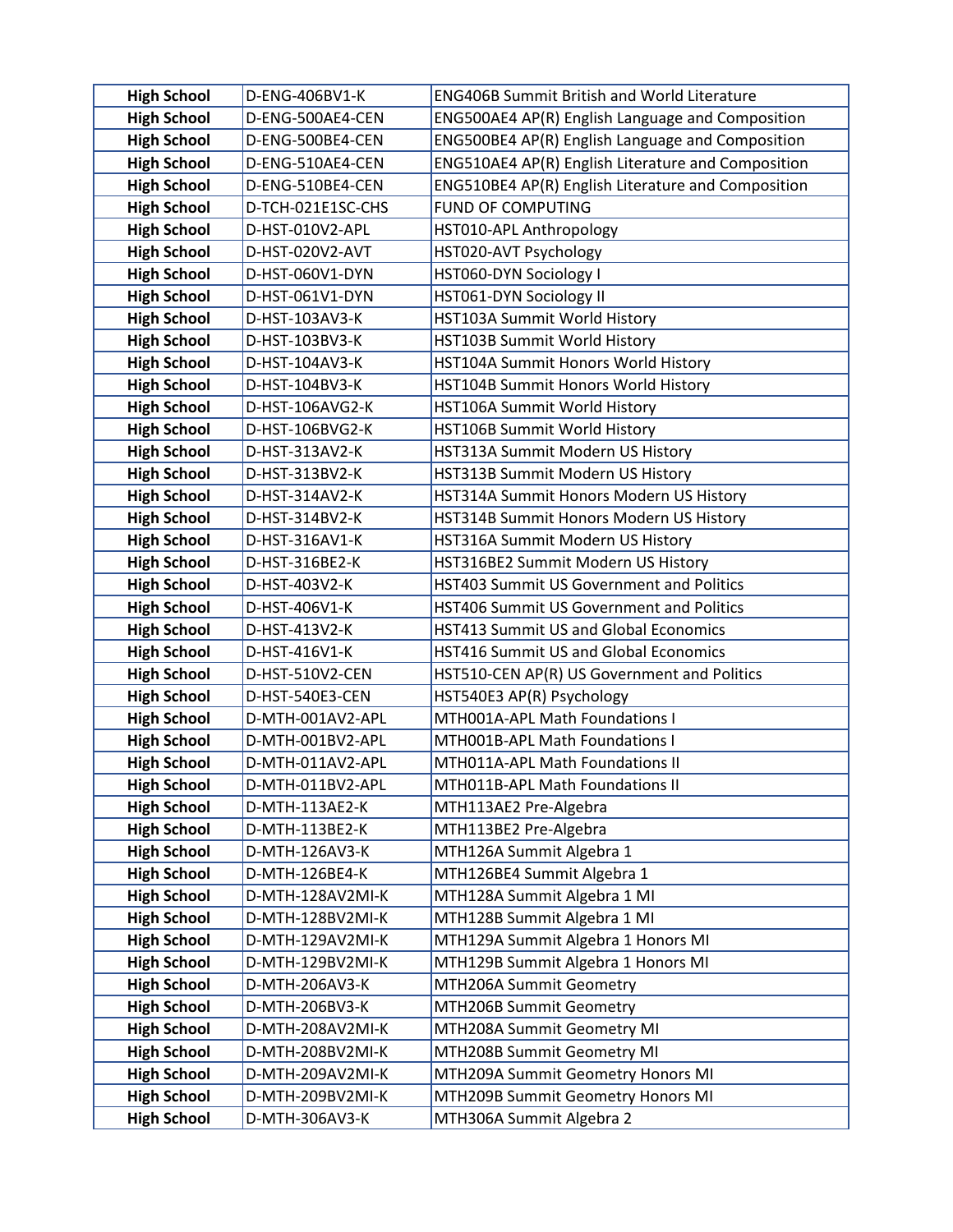| <b>High School</b>                       | D-MTH-306BV3-K                   | MTH306B Summit Algebra 2                              |
|------------------------------------------|----------------------------------|-------------------------------------------------------|
| <b>High School</b>                       | D-MTH-308AV2MI-K                 | MTH308A Summit Algebra 2 MI                           |
| <b>High School</b>                       | D-MTH-308BV2MI-K                 | MTH308B Summit Algebra 2 MI                           |
| <b>High School</b>                       | D-MTH-309AV2MI-K                 | MTH309A Summit Algebra 2 Honors MI                    |
| <b>High School</b>                       | D-MTH-309BV2MI-K                 | MTH309B Summit Algebra 2 Honors MI                    |
| <b>High School</b>                       | D-MTH-322AV2-AVT                 | MTH322A Summit Consumer Math                          |
| <b>High School</b>                       | D-MTH-322BV2-AVT                 | MTH322B Summit Consumer Math                          |
| <b>High School</b>                       | D-MTH-403AV2-K                   | MTH403A Summit Pre-Calculus/Trigonometry              |
| <b>High School</b>                       | D-MTH-403BV2-K                   | MTH403B Summit Pre-Calculus/Trigonometry              |
| <b>High School</b>                       | D-MTH-413V2-K                    | MTH413 Summit Probability and Statistics              |
| <b>High School</b>                       | D-ORN-100V1-K                    | ORN100 Finding Your Path I                            |
| <b>High School</b>                       | D-ORN-200V1-K                    | ORN200 Finding Your Path II                           |
| <b>High School</b>                       | D-ORN-300V1-K                    | ORN300 Finding Your Path III                          |
| <b>High School</b>                       | D-ORN-400V1-K                    | ORN400 Finding Your Path IV                           |
| <b>High School</b>                       | D-OTH-010V2-K                    | OTH010 Summit Skills for Health                       |
| <b>High School</b>                       | D-OTH-016V2-K                    | OTH016 Summit Health                                  |
| <b>High School</b>                       | D-OTH-020AV2-K                   | OTH020A Summit Physical Education                     |
| <b>High School</b>                       | D-OTH-020BV2-K                   | OTH020B Summit Physical Education                     |
| <b>High School</b>                       | D-OTH-021V1-K                    | OTH021 Summit Personal Fitness I                      |
| <b>High School</b>                       | D-OTH-031V1-DYN                  | OTH031-DYN Archaeology                                |
| <b>High School</b>                       | D-OTH-033V1-DYN                  | OTH033-DYN Veterinary Science                         |
| <b>High School</b>                       | D-OTH-034V1-DYN                  | OTH034-DYN Introduction to Agriscience                |
| <b>High School</b>                       | D-OTH-036V1-DYN                  | OTH036-DYN Gothic Literature                          |
| <b>High School</b>                       | D-OTH-040V1-K                    | OTH040 Reaching Your Academic Potential               |
| <b>High School</b>                       | D-OTH-050V1-K                    | OTH050 Achieving Your Career and College Goals        |
| <b>High School</b>                       | D-OTH-091V1-DYN                  | OTH091-DYN Law and Order                              |
| <b>High School</b>                       | D-OTH-092V1-DYN                  | OTH092-DYN Health Science I                           |
| <b>High School</b>                       | D-OTH-094V1-DYN                  | OTH094-DYN Health Science II                          |
| <b>High School</b>                       | D-OTH-161E1-DYN                  | OTH161 Early Childhood Education 1                    |
| <b>High School</b>                       | D-OTH-171E1-DYN                  | OTH171 Culinary Arts 1                                |
| <b>High School</b>                       | D-OTH-172E1-DYN                  | OTH172 Culinary Arts 2                                |
| <b>High School</b>                       | D-OTH-181E1-DYN                  | OTH181 Fashion Design                                 |
| <b>High School</b>                       | D-OTH-182E1-DYN                  | OTH182 Interior Design                                |
| <b>High School</b><br><b>High School</b> | D-LAW-050V1-DYN<br>D-PRJ-010V1-K | PRINCIPLES OF PUBLIC SERVICE                          |
| <b>High School</b>                       | ATT-194V1-K                      | PRJ010 Service Learning<br>Resource Attd (Attendance) |
| <b>High School</b>                       | D-SCI-020E1-DYN                  | SCI020 Astronomy 1                                    |
| <b>High School</b>                       | D-SCI-021E1-DYN                  | SCI021 Astronomy 2                                    |
| <b>High School</b>                       | D-SCI-030E2-K                    | SCI030E2 Forensic Science                             |
| <b>High School</b>                       | D-SCI-102AXE3-K                  | SCI102AXE3 Summit Physical Science                    |
| <b>High School</b>                       | D-SCI-102BXE3-K                  | SCI102BXE3 Summit Physical Science                    |
| <b>High School</b>                       | D-SCI-106AXE2-K                  | SCI106AXE2 Summit Physical Science                    |
| <b>High School</b>                       | D-SCI-106BE3-K                   | SCI106BE3 Summit Physical Science                     |
| <b>High School</b>                       | D-SCI-113AXV2-K                  | SCI113AX Summit Earth Science                         |
| <b>High School</b>                       | D-SCI-113BXV2-K                  | <b>SCI113BX Summit Earth Science</b>                  |
| <b>High School</b>                       | D-SCI-116AXV1-K                  | <b>SCI116AX Summit Earth Science</b>                  |
| <b>High School</b>                       | D-SCI-116BXV1-K                  | SCI116BX Summit Earth Science                         |
|                                          |                                  |                                                       |